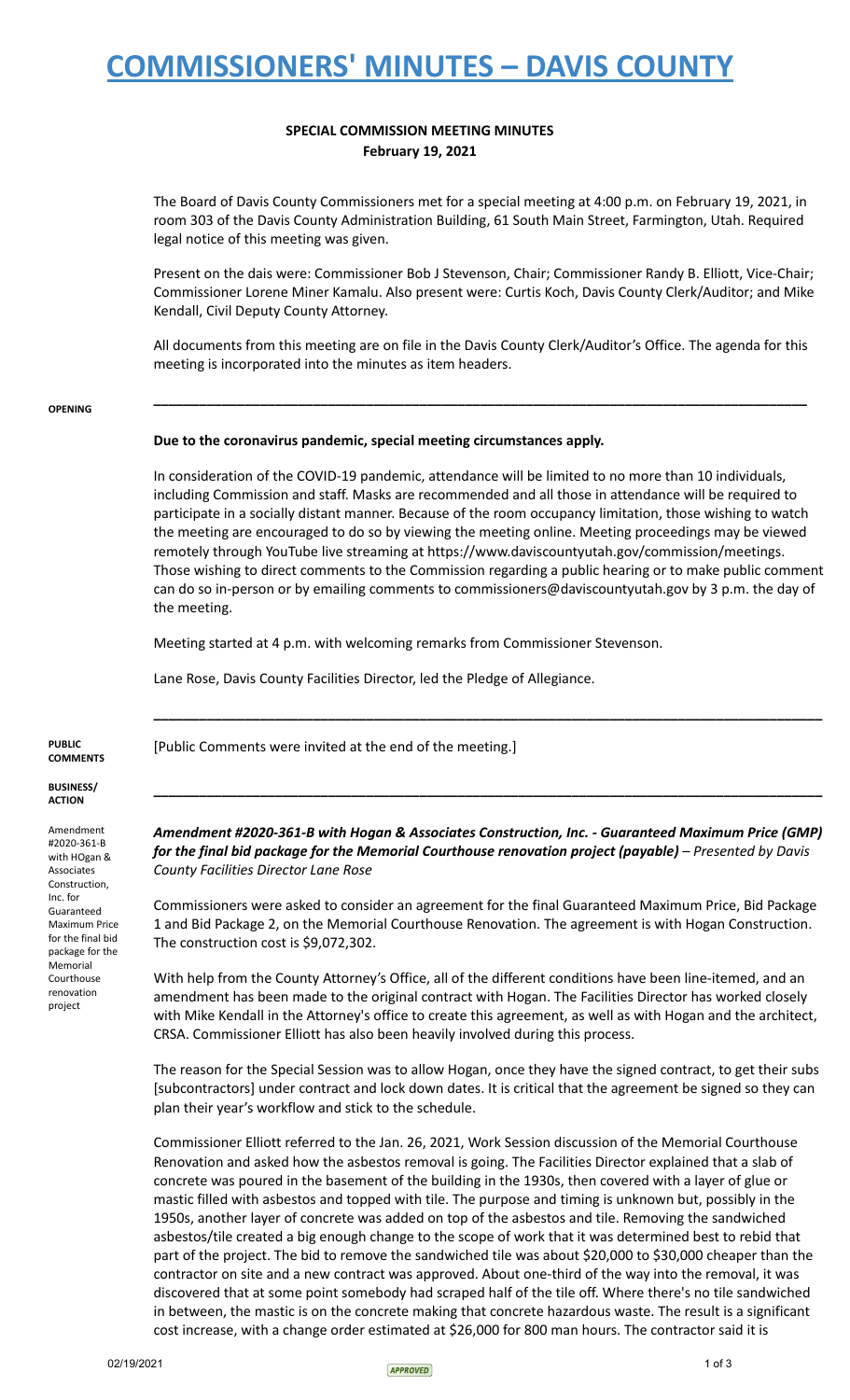### **COMMISSIONERS' MINUTES – DAVIS COUNTY**

probably an overestimate to err on the side of caution and has agreed to only charge for time as tracked. It was explained that much of the concrete needs to come out anyway to do shotcrete and rebar from the first floor up for seismic stabilization work.

The preliminary estimated completion of the Memorial Courthouse Renovation is next February.

Davis County Civil Attorney Mike Kendall said he and Lane Rose went over the agreement carefully and did have to make a first amendment due to the contract itself. One item of importance is that there was a first supplement to the contract because of Bid Package 1, but the first supplement to the contractor's agreement has been superseded because this amendment includes Bid Package 1 and Bid Package 2 within it. Other things of note include:

· Subsections 4 and 5 of Amendment 1, in the contract, had referenced an amount of \$198,665; the amount has been reduced significantly down to \$121,900.

· General conditions that were significantly reduced have been broken out in the details of the line items.

· The amount for project supervision is \$15,900 per month. Hogan is staying with \$190,800, which is for 12 months of service, even though by the projected completion in February they'll probably be into the project for 15 months.

· The contingency in Bid Package 1 was reduced by about \$7,000, from \$252,000 down to \$245,000.

· The Construction Management fee, which is supposed to be 3 percent of the overall cost, was slightly higher so it was reduced down by about \$2,000.

· There was a slight discrepancy, which is likely in the County's favor, with respect to Bid Package 1 on a few items such as the payment, performance bond, and general insurance. The Bid Package 2 numbers are accurate.

Everything was carefully reviewed to be accurate and make sure the County was being protected with respect to the cost of this project.

Clerk/Auditor Curtis Koch said he appreciated Lane and Mike's work to get this going so the project can be completed.

Commissioner Stevenson added that he appreciated Lane and Mike having the concern to make sure this is all being taken care of right and not just pushing it through.

Commissioner Kamalu asked whether cost-cutting decisions, mentioned in the Work Session, had been made. She was informed that a lot of the Value Engineering options had been vetted, which can be seen in the reduced cost of the project. One decision was to go with a planter in front of the Memorial Courthouse, rather than a water feature. It will keep the overall aesthetic but with a significantly reduced price. Lane said his experience with Hogan, so far, is that they've been really professional up front with all the costs. They've offered to show the County all the sub competitive bids, and have had three or more bids on almost every profession.

Commissioner Stevenson said he thinks if costs come in lower Hogan will be showing that to the County.

A motion was made to approve the amendment with Hogan Construction for the Guaranteed Maximum Price (GMP) for the final bid package for the Memorial Courthouse Renovation project.

> Motion to Approve: Com. Elliott Seconded: Com. Kamalu All voted Aye

**PUBLIC COMMENTS**

Comments were invited from those attending in person or online; there were no comments made.

**\_\_\_\_\_\_\_\_\_\_\_\_\_\_\_\_\_\_\_\_\_\_\_\_\_\_\_\_\_\_\_\_\_\_\_\_\_\_\_\_\_\_\_\_\_\_\_\_\_\_\_\_\_\_\_\_\_\_\_\_\_\_\_\_\_\_\_\_\_\_\_\_\_\_\_\_\_\_\_\_\_\_\_\_\_\_\_\_**